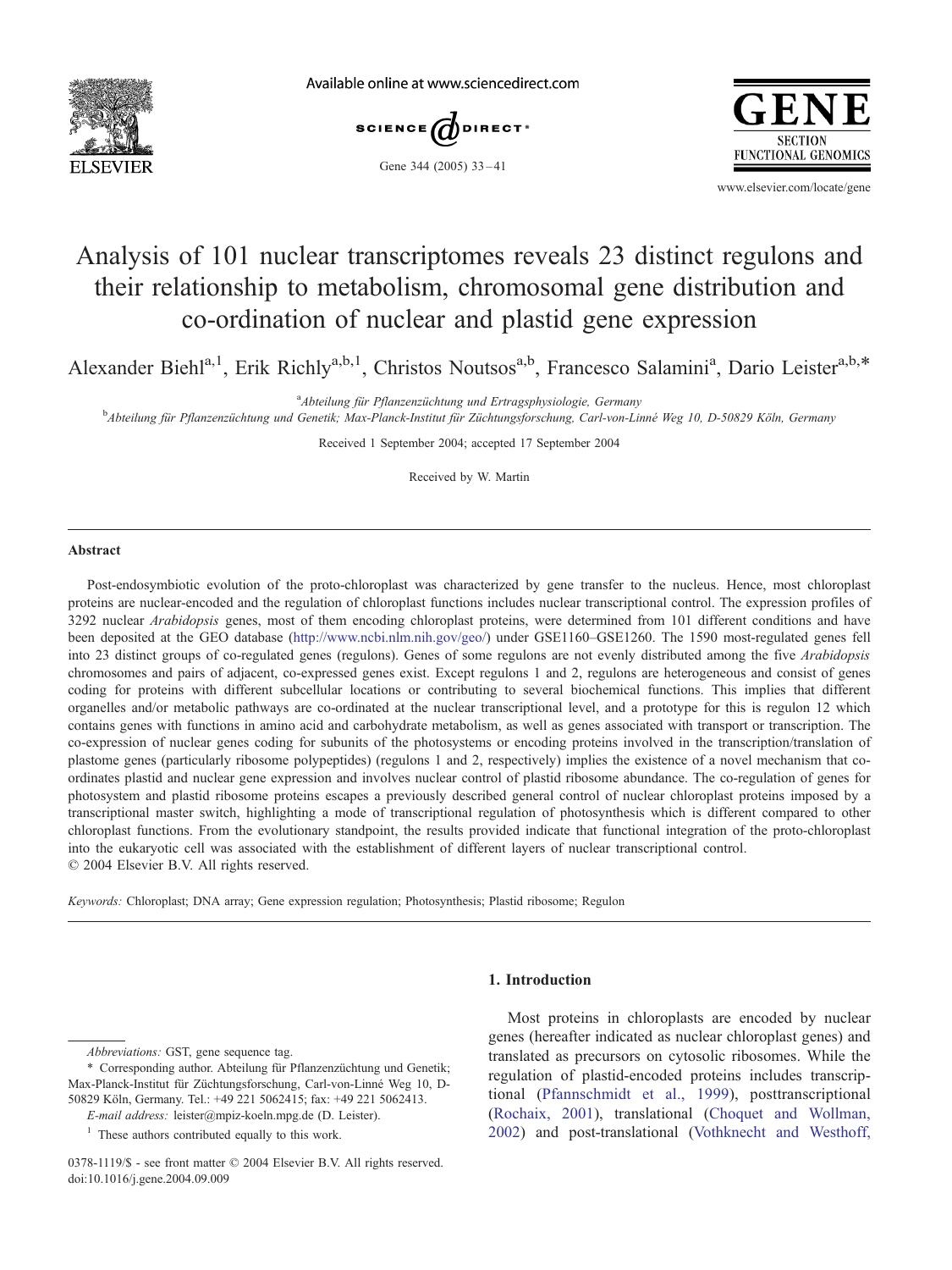2001) mechanisms, the plastid-to-nucleus signalling ([Bar](#page-7-0)kan and Goldschmidt-Clermont, 2000; Surpin et al., 2002) involves transcriptional regulation of nuclear chloroplast genes ([Gray et al., 2003; Pfannschmidt et al., 2003; Richly](#page-7-0) et al., 2003a). Nuclear transcriptional control of chloroplast functions concerns, among many others, plastid ribosomal proteins ([Kurth et al., 2002\)](#page-8-0), subunits of the photosystems ([Kurth et al., 2002; Zhong and Burns, 2003\)](#page-8-0), the Calvin cycle and amino acid biosynthesis ([Kleffmann et al., 2004\)](#page-8-0). A DNA-array-based analysis of transcription of nuclear chloroplast genes, under 35 different conditions, highlighted the existence of a general regulatory mechanism, which acts in a binary mode by either inducing or repressing the same large set of nuclear chloroplast genes ([Richly et al., 2003a\)](#page-8-0).

While the transcription-based analysis of altered genetic or environmental states of an organism is a useful and frequent outcome of the study of mRNA expression profiles, also the definition of clusters of co-expressed genes, known as regulons, is a primary research target. Proteins encoded by members of a regulon can have a coherent function, or even be physically associated, like the components of the ribosome, proteasome and nucleosome ([Brown and Botstein, 1999\)](#page-7-0). In human, Drosophila, Caenorhabditis and budding yeast, co-regulated genes have been shown to cluster in the genome ([Cohen et al.,](#page-7-0) 2000; Caron et al., 2001; Roy et al., 2002; Spellman and Rubin, 2002).

We report on the definition and characterization of regulons of nuclear chloroplast genes of A. thaliana based on their mRNA expression data, recorded under 101 different environmental or genetic conditions. Some coregulated nuclear chloroplast genes are organized as pairs of adjacent genes, and their products can, in cases, be associated with particular subcellular compartments or functions. More frequently, specific functions are distributed among regulons, supporting the existence of additional layers of gene regulation. Detailed analysis of functions associated with specific regulons shows that many photosynthetic and ribosome-protein-encoding genes are co-expressed, suggesting a nuclear transcriptional control of plastid ribosome abundance. This type of control should contribute to a co-ordinated expression of plastome- and nucleus-encoded proteins of the photosynthetic machinery.

## 2. Materials and methods

#### 2.1. Plant material and growth conditions

Arabidopsis WT and mutant plants, propagated either under controlled greenhouse conditions or in sterile culture, were treated according to the procedures listed in the Supplementary Material 1. In general, total RNA was isolated from 4-week-old leaves, 2 h after the start of the day period, according to [Kurth et al. \(2002\).](#page-8-0)

#### 2.2. Data generation and analysis

Generation and use of a 3292-GST nylon array, enriched for nuclear chloroplast genes, has been described ([Richly et al., 2003a\)](#page-8-0). At least three experiments with cDNA probes from independent plant pools were carried out for each condition. cDNA synthesis was primed by a oligonucleotide mixture matching the 3292 genes in antisense orientation, and hybridized to the array as described ([Kurth et al., 2002; Richly et al., 2003a\)](#page-8-0). Hybridization images were read by phosphorimager (Storm 860; Molecular Dynamics, Sunnyvale, CA, USA), imported into ArrayVision (version 6.0; Imaging Research, St. Catharines, Ontario, Canada), and statistically evaluated using ArrayStat (version 1.0 Rev. 2.0; Imaging Research) as described ([Pesaresi et al., 2003; Richly et al., 2003a\)](#page-8-0). Data were normalized with reference to all spots on the array ([Kurth et al., 2002\)](#page-8-0) and average expression ratios derived from at least three independent experiments were analyzed by hierarchical clustering, k-means clustering or self-organizing-map clustering, using Genesis (version 1.5.0 b1) ([Sturn et al., 2002\)](#page-8-0).

## 2.3. Functional classification and assignment of subcellular location

Grouping of genes, based on the previous classification of [Pesaresi et al. \(2003\)](#page-8-0) which was complemented with classes derived from the KEGG [\(http://www.genome.jp/kegg/\)](http:(http://www.genome.jp/kegg/) and AraCyc ([http://www.arabidopsis.org/tools/aracyc/\)](http://www.arabidopsis.org/tools/aracyc/) databases, resulted into 15 functional classes: (i) amino acid metabolism; (ii) carbohydrate metabolism; (iii) secondary metabolism; (iv) other metabolic functions; (v) photosynthesis (dark reaction); (vi) photosynthesis (light reaction); (vii) protein modification and fate; (viii) protein phosphorylation; (ix) sensing, signalling and cellular communication; (x) stress response; (xi) transport; (xii) transcription; (xiii) protein synthesis; (xiv) other functions; and (xv) unknown function. Assignment of subcellular location to the encoded proteins was based on experimental evidence ([Kruft et al., 2001; Friso et al., 2004; Heazlewood et al.,](#page-8-0) 2004; Kleffmann et al., 2004) or on stringent computational prediction of subcellular targeting ([Richly et al.,](#page-8-0) 2003b; Richly and Leister, 2004). A list of all 1590 genes contained in the 23 regulons, as well as their assignment to functional classes and the subcellular location of the encoded proteins, is provided as Supplementary Material 2.

# 2.4.  $\chi^2$  comparisons

To compare the actual distribution of chromosomal or subcellular locations of genes (or their products) in each of the 23 regulons with the ones of chance distributions, the significance of the differences between regulons and the control group (all 3292 genes present in the array) was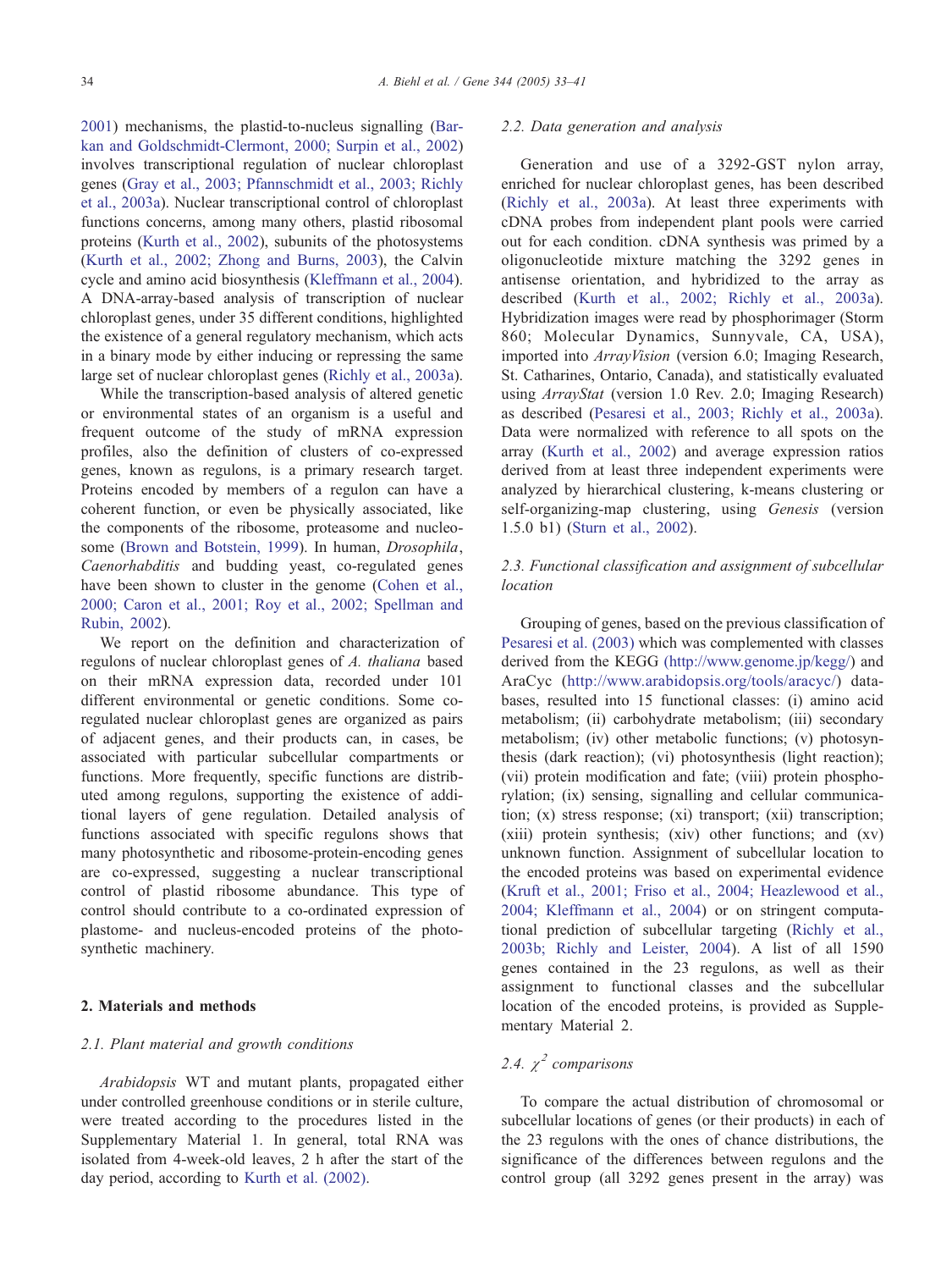determined using the  $\chi^2$  test. The degree of freedom (*df*) for the analysis of the distribution among five chromosomes was 4; for the subcellular distribution (chloroplast, mitochondrion, or other) it was 2.

# 2.5. Comparison of random and actual genomic distributions of co-expressed genes

The distribution of co-expressed genes in the genome of A. thaliana was compared by a randomization test to a random expectation. This was conducted by creating simulated genomes in which the chromosomal locations of co-regulated genes were randomly re-assigned. In each simulated genome, the number of co-expressed genes for each regulon was the same as in the real genome. The distribution of co-expressed genes in the actual genome was compared with that of 10,000 simulated genomes.

## 2.6. Data deposition and supplementary information

Complete data sets for each of the 101 expression profiles were deposited at the GEO database ([http://](http://www.ncbi.nlm.nih.gov/geo/) www.ncbi.nlm.nih.gov/geo/) under accession numbers: GSE1160–GSE1260. Additional information, including a list of the 101 genetic and environmental conditions tested (Supplementary Material 1), and a list of all 1590 genes contained in the 23 regulons, as well as their assignment to functional classes and the subcellular location of the encoded proteins (Supplementary Material 2), is available at [http://mpiz-koeln.mpg.de/~leister/101.html.](http://mpiz-koeln.mpg.de/~leister/101.html)

# 3. Results

## 3.1. Identification of regulons

The mRNA expression of 3292 nuclear genes, most of them coding for chloroplast proteins ([Richly et al., 2003a\)](#page-8-0), was determined under a total of 101 different environmental or genetic conditions (see Supplementary Material 1). Conditions known to affect chloroplast metabolism included mutations affecting photosynthesis, or protein import into plastids, or plastid-to-nucleus signalling, as well as treatments with different light quantities and qualities or herbicides. In addition, WT transcripts present in cells of different organs or of consecutive developmental stages of WT plants, as well as changes induced by other conditions, such as alterations in atmospheric  $CO<sub>2</sub>$  concentration, application of redox-active substances, wounding, or biotic stresses, were studied.

A set of 1590 genes was differentially regulated in at least 95 of the 101 expression profiles ([Fig. 1A](#page-3-0)), and hierarchical clustering allowed their classification into between 21 and 27 groups of co-expressed genes, indicated as regulons. Basically the same set of regulons was also found by k-means or self-organizing-map clustering, and the relatedness of the mean expression profiles of those 23 regulons which were identified by self-organizing-map clustering is shown in [Fig. 1B](#page-3-0). Genes of each of these 23 regulons were then analyzed for the chromosomal distribution of their genetic loci, their potential to code for proteins targeted to particular subcellular locations, and their participation to specific biochemical functions.

#### 3.2. Chromosomal location of regulons

For each regulon, the distribution of the genetic loci encoding the concerned genes on the five Arabidopsis chromosomes was compared with the distribution of all 3292 genes contained in the DNA array. Employing a  $\chi^2$  test  $(p<0.01)$ , seven regulons were shown to include genes with a non-random distribution on chromosomes, compared to the 3292-gene-set ([Fig. 2A](#page-4-0)).

A systematic, large-scale analysis of adjacent genes for their co-expression was complicated by the limited number of genes present on the 3292-gene-array. Nevertheless, 532 pairs and 62 triplets of adjacent genes were included in our array. Of those, 113 pairs and 6 triplets were also contained in the 1590-gene-set used for the definition of the 23 regulons. None of the triplets but eight pairs of adjacent genes were found in specific regulons. Five of the eight pairs of co-expressed genes consisted of highly homologous genes (At1g29910/29920; At2g34420/34430; At5g38420/ 38430; At2g02380/02390; At4g12490/12500) which most likely derived from tandem duplication and for which crosshybridization as a cause for the observed co-expression cannot be excluded. The other three pairs contained nonhomologous genes (At2g04530/04540; At2g34460/34470; At3g52140/52150), indicating that—similar to the case of budding yeast ([Cohen et al., 2000\)](#page-7-0)—co-expression of adjacent genes occurs in A. thaliana.

Although only eight pairs of adjacent, co-expressed genes existed in the 23 regulons, the actual fraction of such co-regulated gene pairs in the entire transcriptome of Arabidopsis might be much higher but remained undetected in our analysis due to the limited data set. To test whether larger clusters of co-expressed genes contributed to the non-random distribution between chromosomes shown in [Fig. 2A](#page-4-0), we compared the genomic organization of co-expressed genes for each regulon with a hypothetical chromosomal organization which would result from a completely random chromosomal distribution of co-regulated genes. As a matter of fact, the genomic distribution of co-expressed genes differed markedly from a random distribution ([Fig. 2B](#page-4-0)). In particular, co-location of coregulated genes was substantially less frequent in DNA regions spanning between 0 and 150 kbps compared to their random distribution situation. This indicates, that large, continuous clusters of co-regulated genes, such as in human ([Caron et al., 2001\)](#page-7-0) and *Drosophila* ([Spellman and](#page-8-0) Rubin, 2002), apparently do not exist in Arabidopsis; on the contrary, the observed actual distribution is compatible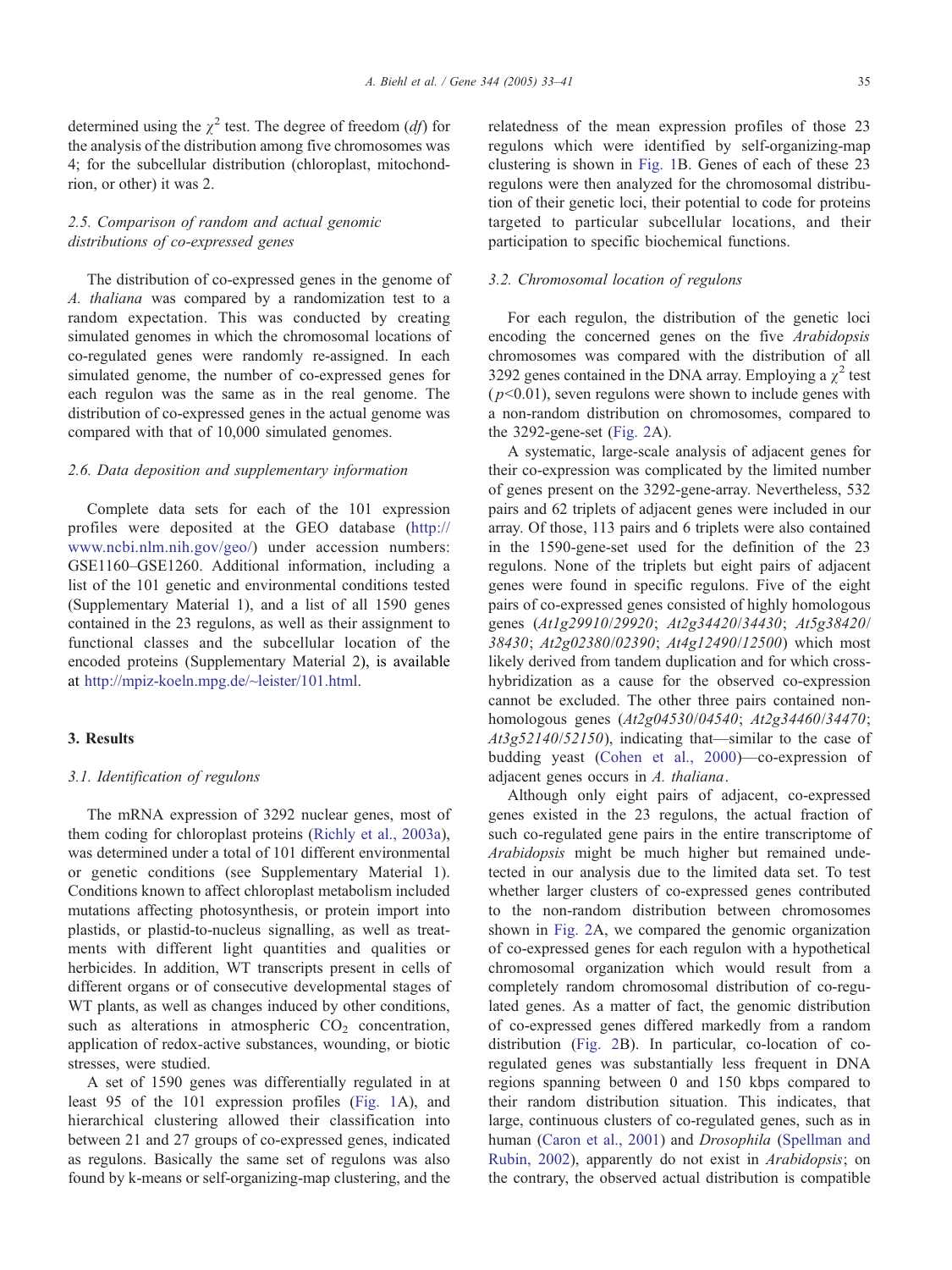<span id="page-3-0"></span>

Fig. 1. Hierarchical clustering of expression profiles under 101 different conditions. (A) Hierarchical clustering of the expression profiles of 1590 genes that show differential expression under at least 95 of the 101 conditions tested. Colours indicate up- (red) or down- (green) regulation, grey lines indicate missing values. The cladograms on top and at left describe the relatedness of transcriptome responses in terms of conditions or as reaction of individual genes, respectively. The numbers at the bottom of the cluster refer to the 101 conditions (see Supplementary Material 1). (B) Hierarchical clustering of the mean expression profiles of 23 regulons, identified by self-organizing-map clustering. The cladograms on top and at left summarize the relatedness of the regulons. Designation of regulons from 1 to 23 is displayed at the right. The last row (asterisk) indicates the average of all 1590 genes contained in the 23 regulons. Regulons 1 and 2 are most distantly related to the average of all regulons (last row). Designation of response classes refers to the nomenclature defined by [Richly et al. \(2003a\)](#page-8-0) (see Section 3.5).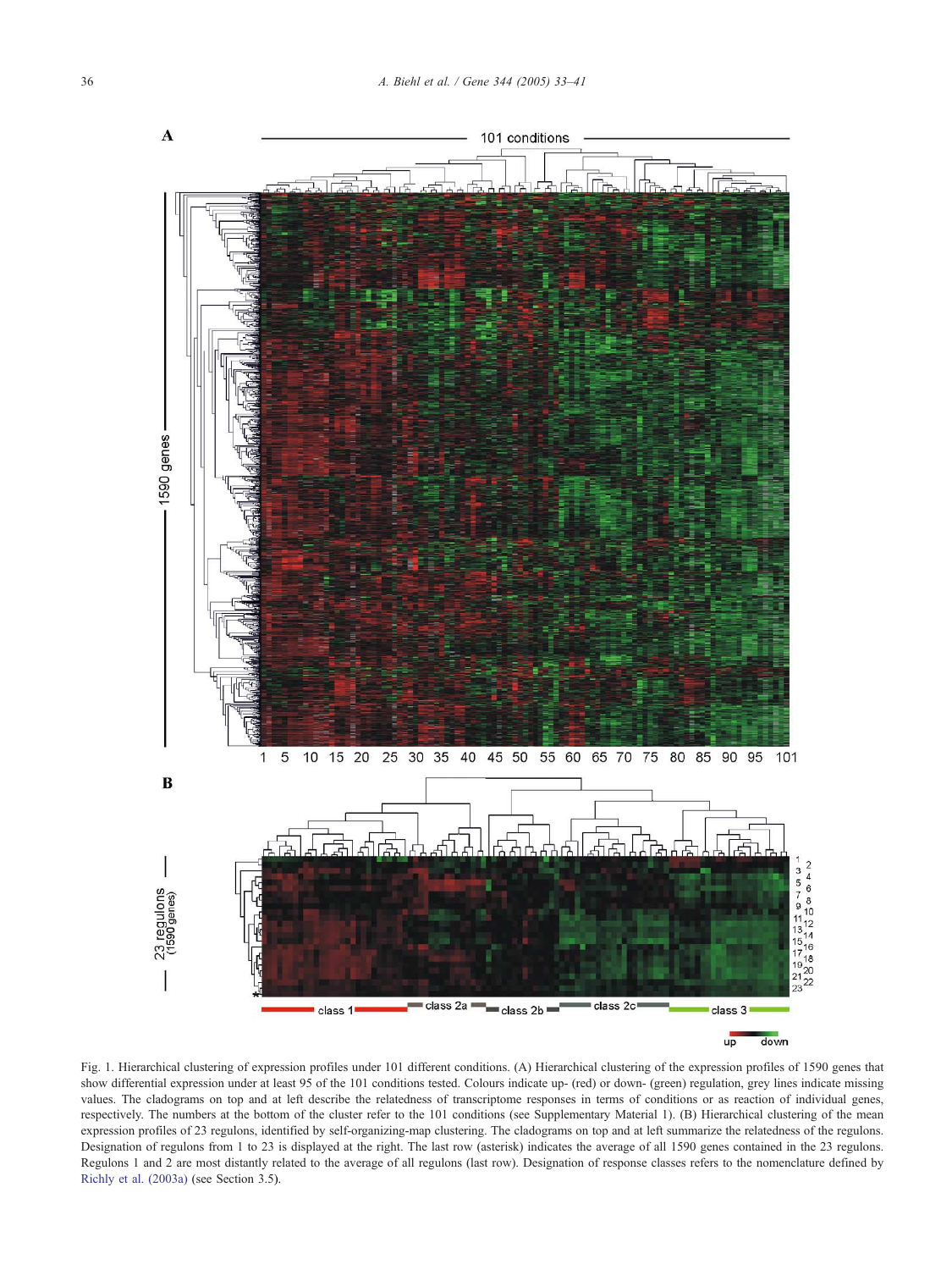<span id="page-4-0"></span>with the existence of a certain fraction of pairs of adjacent, co-expressed genes which would be under-represented in a 3292-gene-sample with respect to the entire genome.

#### 3.3. Subcellular protein location associated to regulons

Protein subcellular location in chloroplast, mitochondria, or other compartments, was assigned to each gene of the 23



regulons. Assignment was based on experimental evidence ([Kruft et al., 2001; Friso et al., 2004; Heazlewood et al.,](#page-8-0) 2004; Kleffmann et al., 2004) or on stringent computational prediction of subcellular targeting ([Richly et al., 2003b;](#page-8-0) Richly and Leister, 2004). Because the location of only a minority of chloroplast and mitochondrial proteins has been reliably experimentally determined, and because the computational prediction applied was of high specificity but relatively low sensitivity ([Richly et al., 2003b; Richly and](#page-8-0) Leister, 2004), our classification underestimates the number of proteins located in chloroplasts or mitochondria (it follows that in Fig.  $2C$  the number of proteins in the category "other location" is overestimated). Regulons exclusively containing genes that code only for one specific subcellular compartment were not observed, supporting the view that nuclear chloroplast genes are integrated into large regulatory networks ([Richly et al., 2003a\)](#page-8-0). Four regulons, however, differed significantly ( $\chi^2$  test,  $p<0.01$ ), when the distribution of the total of 3292 genes present on the array was taken as control (Fig. 2C), suggesting that those regulons have a higher degree of specificity for particular organelles than for others. This concerns, in particular, regulon 1 which consists to  $>80\%$  of genes that are predicted or known to code for chloroplast proteins.

## 3.4. Regulons and their relationship to chloroplast functions

To each of the 1590 genes included in the 23 regulons, 1 of 15 different biochemical functions was assigned (see Section 2.3). The largest functional group  $(\sim40\%)$  included proteins with unknown function (class xv). In [Fig. 3A](#page-5-0), for 8 of the 15 functional classes the distribution of genes among the 23 different regulons is shown, whereas [Fig. 3B](#page-5-0) displays the distribution of functional classes within individual regulons. With exceptions, regulons were more or less

Fig. 2. Relationship among co-regulated genes with respect to their chromosomal location and the subcellular location of corresponding gene products. (A) Distribution of genes of seven regulons among the five A. thaliana chromosomes (c1 to c5), as well as of all 3292 genes contained in the array (last row). Frequencies correspond to the height of columns. For the seven regulons shown here, the  $\chi^2$  test provided statistical evidence ( $p<0.01$ ) for a distribution different from the one of all 3292 genes present on the array. (B) Spatial distribution of co-expressed genes in the genome of A. thaliana. Co-regulated genes of each of the 23 regulons, shown in [Fig. 1B](#page-3-0), were analyzed. The actual distribution of co-expressed genes is displayed as relative frequency of distances between adjacent genes in 50-kbps intervals, ranging from a distance of between 0 and 50 kbps to a distance larger than 500 kbps. The actual distribution of co-regulated genes was compared with a random expectation by creating 10,000 simulated genomes in which the chromosomal locations of co-expressed genes were randomly re-assigned. In each simulated genome, the number of co-regulated genes in each regulon was the same as in the real genome. (C) Distribution of proteins encoded by genes of four specific regulons among different subcellular locations: cp, chloroplast; mt, mitochondria; o, other location. Conservative estimates were applied in the assignment of proteins to chloroplasts or mitochondria. The four regulons are shown for which  $\gamma^2$  test provides statistical evidence  $(p<0.01)$  for a distribution different from the one for all genes represented by the 3292-GST array (last column).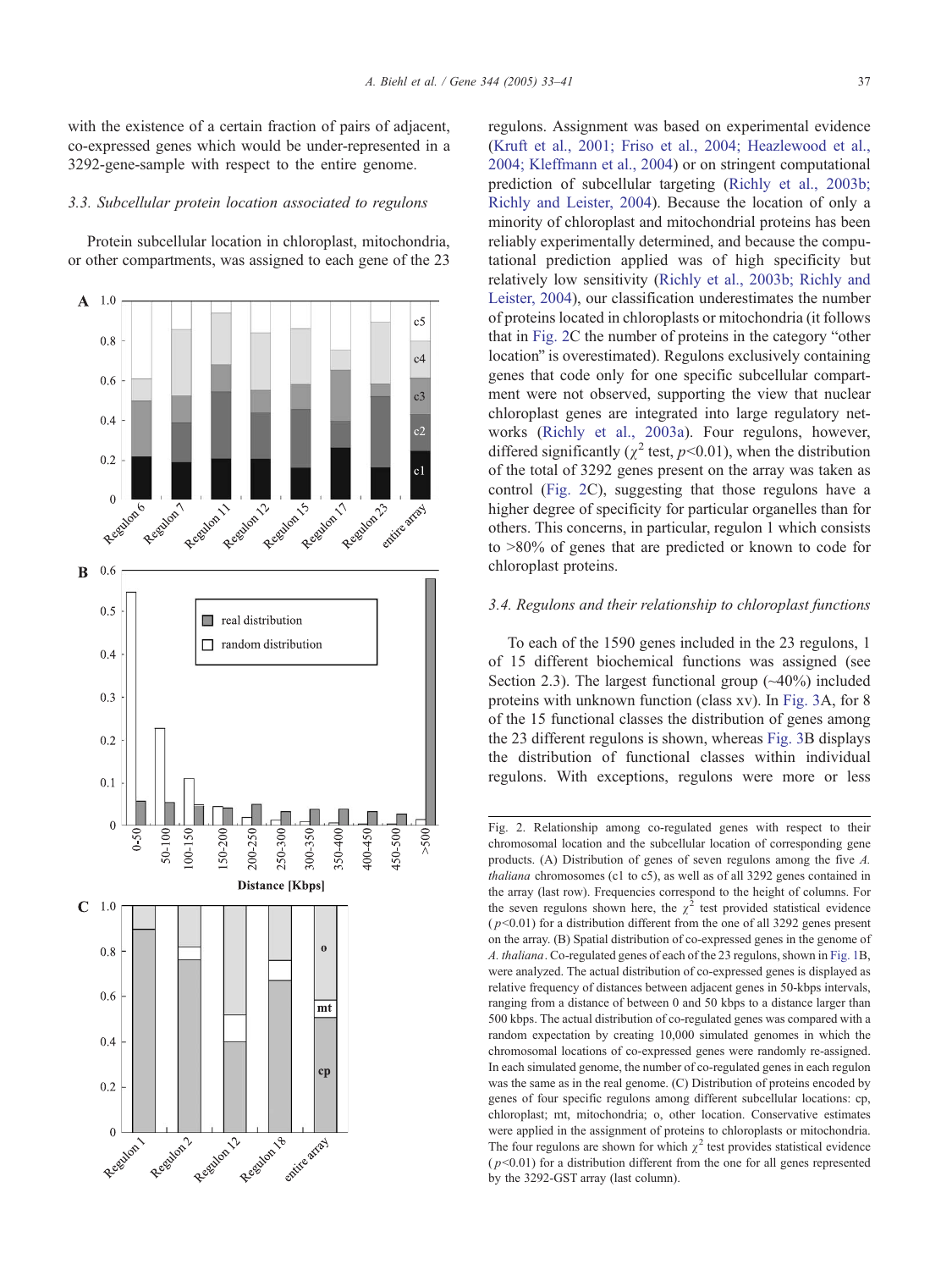<span id="page-5-0"></span>

Fig. 3. Functional classification of regulons. (A) Histograms display for 8 of the 15 functional classes considered the distribution of genes among the 23 regulons. Column height corresponds to the number of genes contained in each regulon relative to the total number in each functional class (given in the left corner of each histogram). The designation of regulons from 1 to 23 is as in Fig. 3. Regulons over-represented in a particular functional class are indicated by numbers on the top of the appropriate column. (B) Distribution of genes among the 15 functional classes for selected regulons and for the total of 1590 genes included in regulons 1 to 23. Frequencies are symbolized by columns, and the number given in the right top corner of each histogram indicates the total number of genes contained in the concerned regulon. The 15 functional classes are in roman numbers, corresponding to the list provided in Materials and methods. For functional classes which are over-represented in a particular regulon, numbers are indicated at the appropriate column.

equally represented in each functional class, like if the coordination of different biochemical functions is, at least in part, regulated at the transcriptional level. Exceptions were amino acid (functional class i) and carbohydrate (ii) metabolism, protein synthesis (xiii), and the dark (class v) and light (vi) reactions of photosynthesis. Amino acid and carbohydrate metabolism, as well as transport (xi) and transcription (xii), were over-represented in regulon 12 (Fig. 3A; Table 1), suggesting a common co-ordination of genes belonging to the former two different pathways, in agreement with the finding that in plants nitrogen and carbon metabolism are, in part, interconnected ([Foyer et al.,](#page-7-0) 2003; Halford and Paul, 2003).

Regulons 1 and 2 have a very similar expression profile (see [Fig. 1\)](#page-3-0), which is most distantly related to the average expression profile of the complete 1590-gene-set (indicated by the asterisk in [Fig. 1B](#page-3-0)). Regulon 2 is enriched for genes involved in chloroplast gene transcription and translation (xiii) (Fig. 3), in particular for genes encoding chloroplast ribosome proteins, as well as for genes associated with photosynthesis. Regulon 1 is exceptional, because it contains to a great extent proteins of known function, around half of them associated with the light reaction of photosynthesis. To a lesser extent, also in regulon 2 genes

for photosystem proteins are represented, and the contrary (plastid ribosomal genes in regulon 1) is evident, too. The co-regulation of genes for proteins of the plastid ribosome

Table 1

Regulon 12: exemplary genes encoding proteins of four different functional classes and with different subcellular location

| Functional class        | Examples                                                                                                                        |
|-------------------------|---------------------------------------------------------------------------------------------------------------------------------|
| Amino acid metabolism   | At3g49680: amino-acid transaminase (cp)<br>$At2g29690$ : anthranilate synthase (cp)<br>At3g13110: serine acetyltransferase (mt) |
| Carbohydrate metabolism | At1g32900: putative starch synthase (cp)<br>At5g03650: 1,4- $\alpha$ -glucan branching<br>enzyme (cp)                           |
|                         | At5g51460: trehalose-6-phosphate                                                                                                |
| Transport               | phosphatase (o)<br>At2g29650: Na <sup>+</sup> -dependent inorganic<br>phosphate co-transporter (cp)                             |
|                         | At5g59250: D-xylose- $H^+$ -symporter (cp)<br>At2g29870: putative aquaporin (o)                                                 |
| Transcription           | At2g25640: putative transcription<br>elongation factor (cp)                                                                     |
|                         | At3g54220: SCARECROW1 (cp)                                                                                                      |
|                         | At2g34830: putative WRKY-type                                                                                                   |
|                         | $DNA$ -binding protein $(o)$                                                                                                    |

Subcellular location: cp, chloroplast; mt, mitochondrion; o, other location.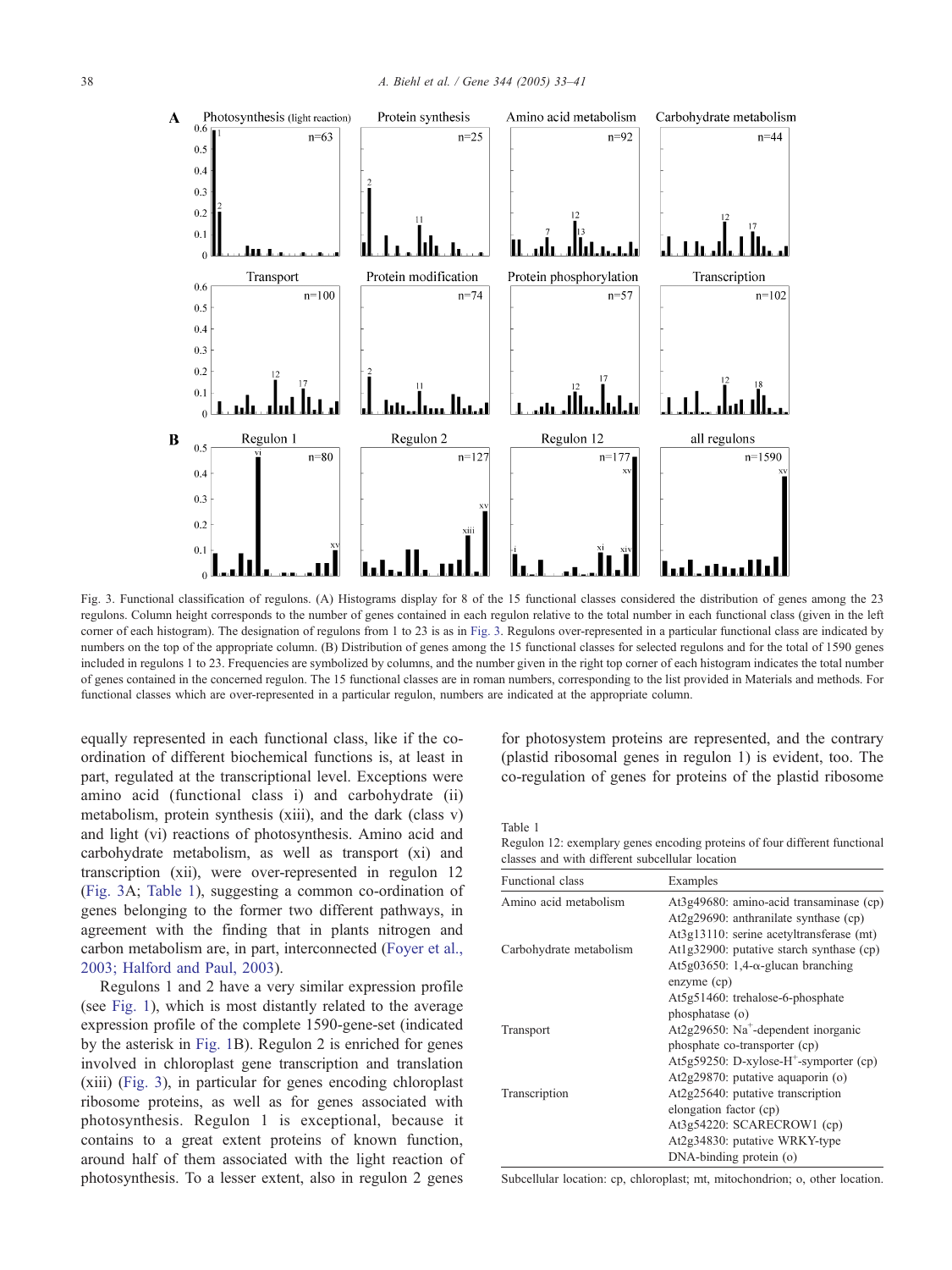(mostly regulon 2) or of the photosystems (mostly regulon 1) can be interpreted as a mechanism to ensure that the subunits of those multi-protein complexes are synthesized in matching amounts. Co-variation of the expression of genes for photosynthetic proteins and of genes for the plastid ribosome (and to a lesser extent also of genes coding for proteins involved in the transcription of plastome genes) implies that nuclear transcriptional control of chloroplast ribosome abundance might be necessary to co-ordinate expression of plastome- and nucleus-encoded proteins of the photosynthetic machinery (see Discussion).

## 3.5. Five general types of nuclear transcriptome responses

The hierarchical clustering of the 1590 genes ([Fig. 1A](#page-3-0)), as well as their grouping into 23 regulons ([Fig. 1B](#page-3-0)), revealed the existence of five different types of nuclear transcriptome response. A group of about 28 treatments or genetic states induced a preferential up-regulation of almost all 1590 genes (class 1, bottom of [Fig. 1B](#page-3-0)). A second group of conditions (class 3) supported down-regulation of largely the same genes. These two classes reflect the existence of a master-switch of the nuclear chloroplast transcriptome ([Richly et al., 2003a\)](#page-8-0). Only the regulons 1 and 2 escape the master switch by exhibiting markedly different directions of regulation. The response induced by the remaining conditions, which was previously described as class-2 response ([Richly et al., 2003a\)](#page-8-0) and which is characterized by about equal numbers of up- and down-regulated genes, can be assigned to three distinct classes (designated as 2a to 2c; [Fig. 1B](#page-3-0)). This classification, which is based on the analysis of a much larger set of conditions than before ([Richly et al., 2003a\)](#page-8-0), is supported by the behaviour of groups of genes assigned to certain regulons. In [Fig. 1B](#page-3-0), class 2a is mainly defined by the up-regulation of regulons 5, 6, 17 and 18, whereas for class 2c strong down-regulation of regulons 11–15 is characteristic. In class 2b, regulons 17– 23 are neither strongly up-, nor down-regulated, which is in contrast to classes 2a and 2c, where the concerned regulons are either up- or down-regulated, respectively.

## 4. Discussion

Control of transcript abundance is an effective strategy for regulating gene function. In eukaryotes, transcription rates are modulated by transcription factors, by remodelling of local chromatin structure through histone modification, as well as by transcriptional activation of euchromatic chromosomal regions. Finally, regulation of sets of adjacent genes has been demonstrated in a number of cases, including groups of co-expressed pairs or triplets of adjacent genes ([Cohen et al., 2000\)](#page-7-0), or larger clusters of co-regulated genes [\(Caron et al., 2001; Roy et al., 2002; Spellman and](#page-7-0) Rubin, 2002). From the evolutionary standpoint, the case of transcriptional control of gene expression presented in this

paper has wide relevance for the understanding of how gene co-ordination has been achieved during the co-evolution of chloroplasts and their host cells. Nuclear chloroplast genes are, in fact, the final outcome of complex events, following the initial endosymbiosis of a cyanobacterial-like prokaryote by a eukaryotic cell. Available data indicate that several thousands of genes of the endosymbiont were gradually moved to the eukaryotic nucleus (reviewed in [Timmis et al.,](#page-8-0) 2004). This transfer went beyond mere physical integration of cyanobacterial genes into the eukaryote genome, and it had to involve a regulatory integration in terms of gene coordination, as described in its final state in this paper.

The expression analysis of a 3292-gene-set of A. thaliana, particularly enriched for nuclear chloroplast genes, indicates that some co-regulated genes are unevenly distributed among chromosomes. One could speculate that chromosomal clustering of genes for proteins targeted to a specific subcellular compartment, as described for some nuclear genes encoding mitochondrial proteins ([Elo et al.,](#page-7-0) 2003), might be responsible for the observed uneven distribution of co-expressed genes in Arabidopsis. This is not the case for the present data, because comparison of the actual and a randomized distribution of co-expressed genes along the five Arabidopsis chromosomes did not reveal a significant physical clustering to specific chromosomal regions (see [Fig. 2B](#page-4-0)). A second possibility concerns the genomic clustering of genes associated with specific pathways, which exists to a varying extent in some eukaryotes ([Lee and Sonnhammer, 2003; Spellman and Rubin, 2002\)](#page-8-0). For regulons 1 and 2, however, which exhibit the strongest concentration of genes belonging to the same pathway, a distribution bias of the concerned genes across chromosomes (see [Fig. 2A](#page-4-0)) or towards specific chromosomal regions (data not shown) was not detected. This raises the question of how the uneven inter-chromosomal distribution of genes of some regulons has evolved. Our data indicate the existence of very small and tightly linked groups of coregulated genes, such as gene pairs, which might be unevenly distributed between chromosomes. It has been proposed, in fact, that acquisition of promoter sequences was the rate-limiting step for the successful integration of chloroplast genes into the nucleus ([Martin and Herrmann,](#page-8-0) 1998). If organization as adjacent pairs in the nucleus represents a major mode of transcriptional co-regulation in plants, spatial and transcriptional co-evolution of groups of nuclear chloroplast genes should have been severely limited by their need to integrate or translocate, after insertion, nearby suitable loci.

The 1590 most-regulated genes were assigned to 23 regulons, which only marginally exhibited an association with specific biochemical functions and/or subcellular location. Most regulons contained genes involved in different biochemical functions or with products present in different subcellular compartments. This indicates the existence of complex networks of transcriptional regulation, such that different pathways and functions are co-ordinated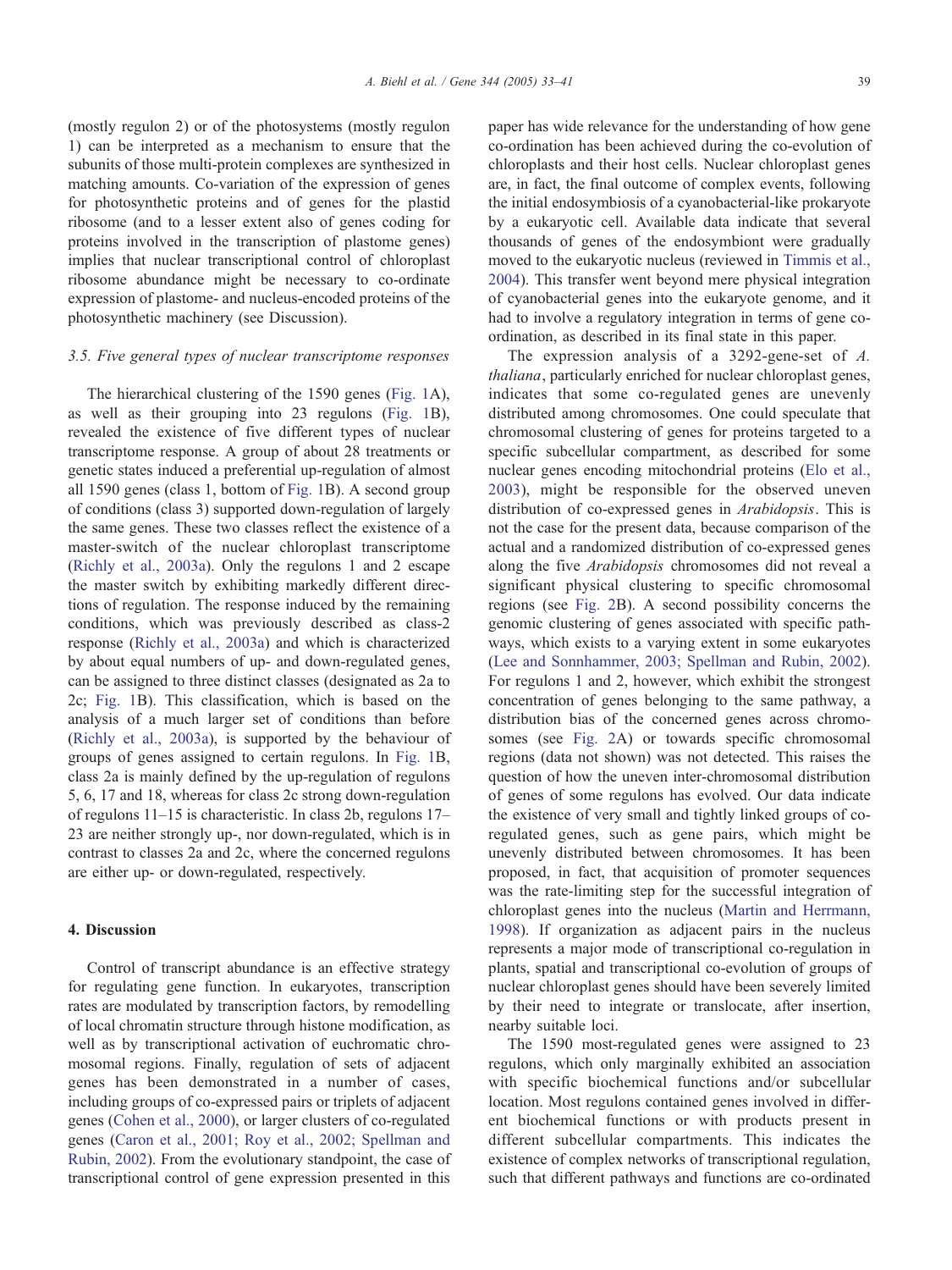<span id="page-7-0"></span>within and between different compartments. This highlights again the necessity that transferred genes acquired correct promoter sequences to support their proper integration into existing metabolic pathways. Many associations of regulons to specific functions or subcellular locations might have gone, however, undetected in our study due to incomplete A. thaliana gene annotation. The experimental and computational prediction of subcellular protein targeting is also still error-prone ([Richly et al., 2003b; Richly and Leister, 2004\)](#page-8-0).

The positive side of our analysis, despite these limitations, is that a number of relationships between coexpression and metabolic function of gene products became evident. Prominent examples are the regulons 1, 2 and 12. Regulon 12 contains genes associated with transport, transcription, amino acid and carbohydrate metabolisms this is in line with previous suggestions that the later two pathways are in plants, to a certain degree, co-ordinated (Foyer et al., 2003; Halford and Paul, 2003). Regulon 1 is highly specific for genes encoding proteins of the photosynthetic apparatus, whereas a large fraction of genes in regulon 2 encodes proteins making up the chloroplast ribosome or are involved in other steps of chloroplast gene transcription/translation (see [Fig. 3\)](#page-5-0). In the future, this marked concentration of genes for proteins either involved in photosynthesis or in protein synthesis in the concerned regulons will enable an expression-profile-based approach for gene function discovery: any of the more than 40 genes with so far unknown function contained in these two regulons, in fact, is a bona fide candidate for a novel photosynthetic protein or a polypeptide with a function in chloroplast gene expression.

Regulons 1 and 2, as a matter of fact, show quite similar expression profiles, which are, on average, most distantly related to those of the other regulons. This establishes that nuclear genes for photosystem proteins or for proteins of the plastid ribosome have a distinct chloroplast-specific mode of transcriptional regulation, which involves only few proteins targeted to mitochondria or to other locations. Furthermore, co-regulation of genes encoding proteins of the photosynthetic machinery and of subunits of the plastid ribosome implies the existence of a mechanism that co-ordinates the expression of plastomeand nucleus-encoded proteins existing in the photosystems. It appears plausible that in such complexes, when nuclearencoded photosystem proteins increase, this has to be matched by a similar modification of the level of plastome-encoded proteins. Our data indicate that this is achieved as a nucleus-dependent increase in plastid ribosomal proteins—ultimately of the number of ribosomes—in support of an increase of the translational capacity of chloroplasts.

Our analysis confirms the existence of a transcriptional master switch, previously described to regulate the expression of largely overlapping sets of genes in opposite directions ([Richly et al., 2003a\)](#page-8-0) (class 1 and class 3 in [Fig. 1B](#page-3-0)). A mixed response to alterations in the environment or genetic state, all eliciting a more balanced transcriptional activity, can now be subdivided into the three subclasses 2a–2c ([Fig. 1B](#page-3-0)). This underlines that additional levels of gene expression regulation exist in the plant cell. Expression of nuclear photosystem and of chloroplast ribosome proteins escapes the general response supported by the master switch. Thus, a distinct type of nuclear transcriptional regulation should exist for these specific groups of genes, demonstrating that the functional integration of the cyanobacterial endosymbiont into the eukaryotic cell was associated with fundamental changes in its mode of regulation ([Martin and Herrmann, 1998\)](#page-8-0), which included the establishment of different layers of nuclear transcriptional control.

## Acknowledgments

This work was supported by the award of a Heisenberg stipend of the Deutsche Forschungsgemeinschaft to D.L. (LE 1265/8) and by the European Community's Human Potential Program (contract no. HPRN-CT-2002-00248 [PSI-CO]).

## Appendix A. Supplementary data

Supplementary data associated with this article can be found, in the online version, at [10.1016/j.gene.2004.09.009.](http://dx.doi.org/doi:10.1016/j.gene.2004.09.009)

## References

- Barkan, A., Goldschmidt-Clermont, M., 2000. Participation of nuclear genes in chloroplast gene expression. Biochimie 82, 559 – 572.
- Brown, P.O., Botstein, D., 1999. Exploring the new world of the genome with DNA microarrays. Nat. Genet. 21, 33-37.
- Caron, H., van Schaik, B., van der Mee, M., Baas, F., Riggins, G., van Sluis, P., Hermus, M.C., van Asperen, R., Boon, K., Voute, P.A., Heisterkamp, S., van Kampen, A., Versteeg, R., 2001. The human transcriptome map: clustering of highly expressed genes in chromosomal domains. Science 291, 1289 – 1292.
- Choquet, Y., Wollman, F.A., 2002. Translational regulations as specific traits of chloroplast gene expression. FEBS Lett. 529, 39 – 42.
- Cohen, B.A., Mitra, R.D., Hughes, J.D., Church, G.M., 2000. A computational analysis of whole-genome expression data reveals chromosomal domains of gene expression. Nat. Genet. 26, 183-186.
- Elo, A., Lyznik, A., Gonzalez, D.O., Kachman, S.D., Mackenzie, S.A., 2003. Nuclear genes that encode mitochondrial proteins for DNA and RNA metabolism are clustered in the Arabidopsis genome. Plant Cell 15, 1619 – 1631.
- Foyer, C.H., Parry, M., Noctor, G., 2003. Markers and signals associated with nitrogen assimilation in higher plants. J. Exp. Bot. 54, 585–593.
- Friso, G., Giacomelli, L., Ytterberg, A.J., Peltier, J.B., Rudella, A., Sun, Q., van Wijk, K.J., 2004. In-depth analysis of the thylakoid membrane proteome of Arabidopsis thaliana chloroplasts: new proteins, new functions, and a plastid proteome database. Plant Cell 16, 478 – 499.
- Gray, J.C., Sullivan, J.A., Wang, J.H., Jerome, C.A., MacLean, D., 2003. Coordination of plastid and nuclear gene expression. Philos. Trans. R. Soc. Lond., B Biol. Sci. 358, 135 – 144 (Discussion 144–135).